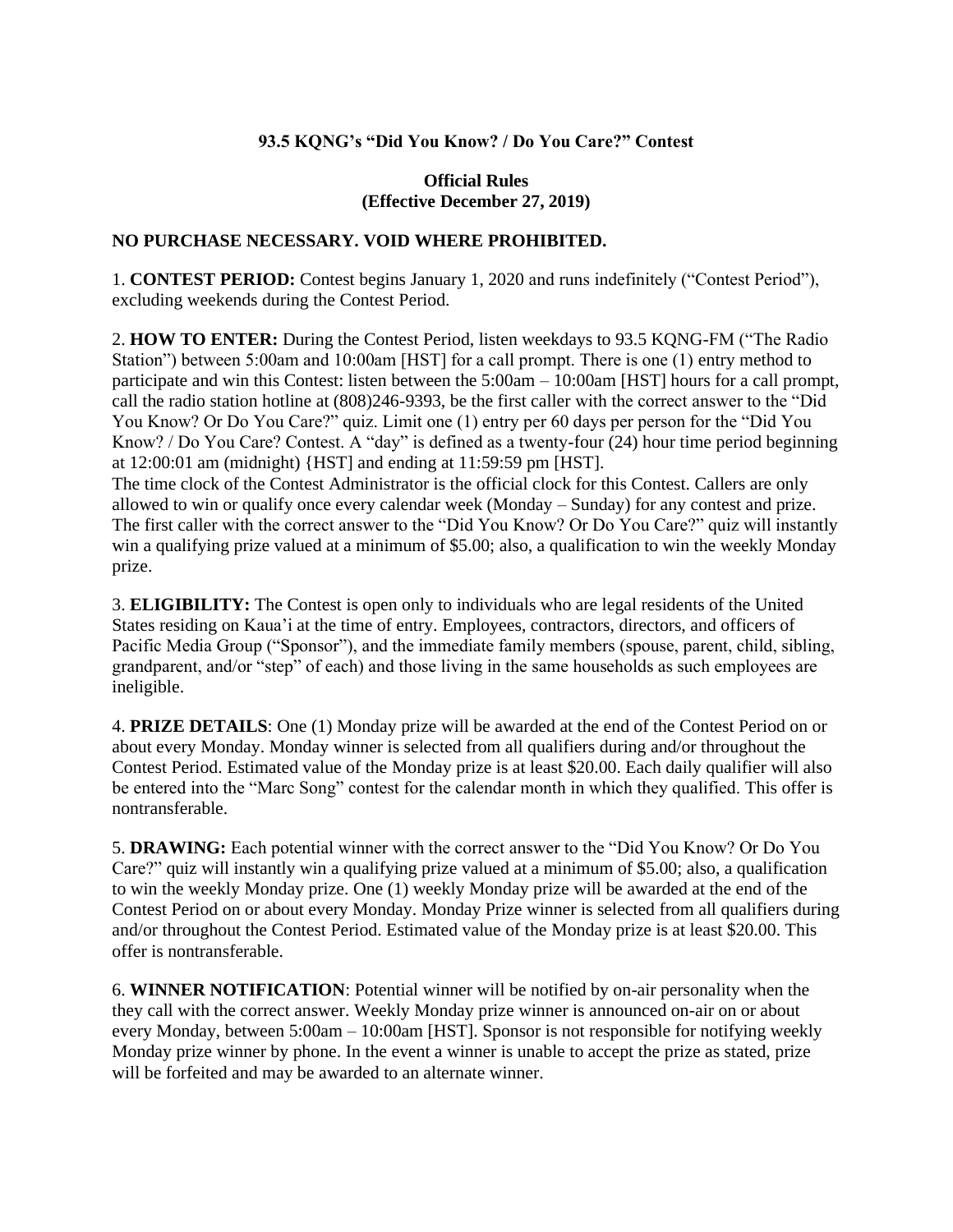7. **LIMITATIONS OF LIABILITY:** Sponsor assumes no responsibility of liability for (a) any incorrect or inaccurate entry information, or for any faulty or failed electronic data transmissions; (b) any unauthorized access to, or theft, destruction or alteration of entries at any point in the operation of this Contest; (c) any technical malfunction, failure, error, omission, interruption, deletion, defect, delay in operation or communications line failure, regardless of cause, with regard to any equipment, systems, networks, lines, satellites, servers, camera, computers or providers utilized in any aspect of the operation of the Contest; (d) inaccessibility or unavailability of any network or wireless service, the Internet or website or any combination thereof; suspended or discontinued Internet, wireless or land line phone service; or (f) any injury or damage to participants or to any other person's computer or mobile device which may be related to or resulting from any attempt to participate in the in the Contest or download of any materials in the Contest. If, for any reason, the Contest is not capable of running as planned for reasons which may include without limitation, infection by computer virus, tampering, unauthorized intervention, fraud, technical failures, or any other causes which may corrupt or affect the administration, security, fairness, integrity or proper conduct of this Contest, then Sponsor reserves the right at its sole discretion to cancel, terminate, modify or suspend the Contest in whole or in part. In such event, Sponsor shall immediately suspend all drawings and prize awards, and Sponsor reserves the right to award any remaining prizes (up to the total set forth in these Official Rules) in a manner deemed fair and equitable by Sponsor, such as by way of example and not by way of limitation, in a random drawing from among all eligible, non-suspect entries received up to the time of the impairment, and Sponsor shall not have any further liability to any participant in connection with the Contest. Sponsor may modify and amend these Official Rules as they may appear online from time to time during the Promotion for clarification purposes without materially affecting the terms and conditions of the Contest.

8. **WINNER RELEASES:** By participating in the Contest, entrants release Sponsors from and against any and all liability, claims or actions of any kind whatsoever for injuries, damages, or losses to persons of property which may be sustained in connection with submitting a play or otherwise participating in any aspect of the Contest, the receipt, ownership or use of any prize awarded, or while preparing for any prize-related activity or any typographical or other error in these Official Rules or the announcement or offering of any prize. The winner shall bear all risk of loss or damage to their prize after it has been delivered. Sponsor and Promotion Parties make no representations or warranties of any kind concerning the appearance, safety or performance of any prize; except for any express manufacturer's warranty as may be included with the prize. Except where prohibited by law, winner grants to Sponsor the right to print, publish, broadcast and use worldwide in any media now known or hereinafter known, the winner's name, address, voice, statement, picture or other likeness, without additional compensation, for public relations, advertising and promotional purposes as may be determined by Sponsor.

9. **GENERAL CONDITIONS:** This contest is governed by the laws of the United States and of the State of Hawaii without respect to conflict of law doctrines. Prize winner is solely responsible for any and all taxes and related expenses on the prize, any may receive an IRS Form 1099 for the ARV of the prize. Unclaimed prize(s) will not be awarded. No substitution of prize is offered, no transfer of prize to a third party is permitted, and non-cash prizes may not be redeemed for cash value except at Sponsor's sole discretion. All other expenses on the receipt and use of the prize not specifically mentioned herein are solely the responsibility of the winner. Any difference between the stated value of any prize and the actual retail value will not be awarded. Any portion of a prize not accepted by winner will be forfeited. Upon forfeiture for any reason as stated in these Official Rules, no compensation will be given. All federal, state and local laws & regulations apply. Any personal